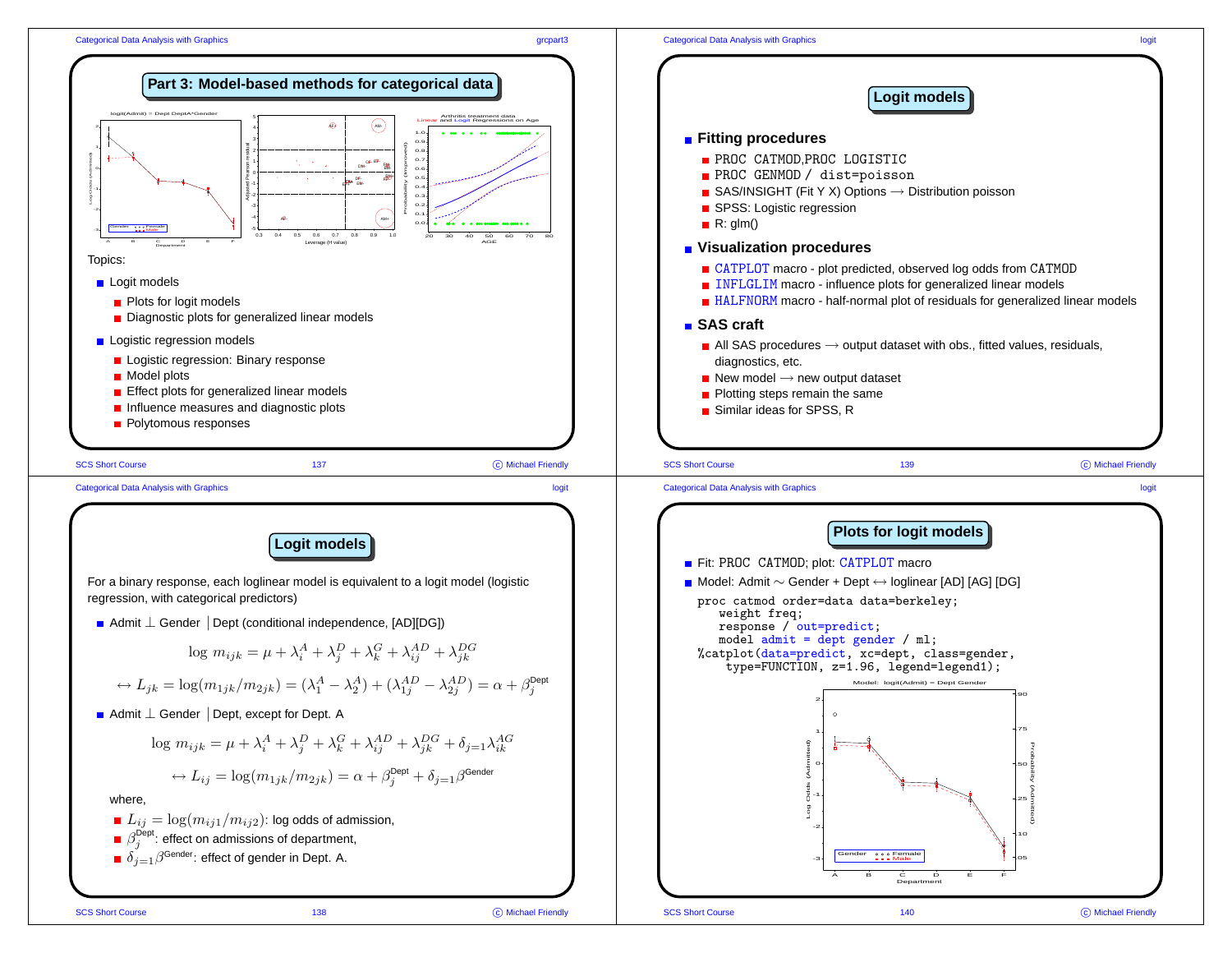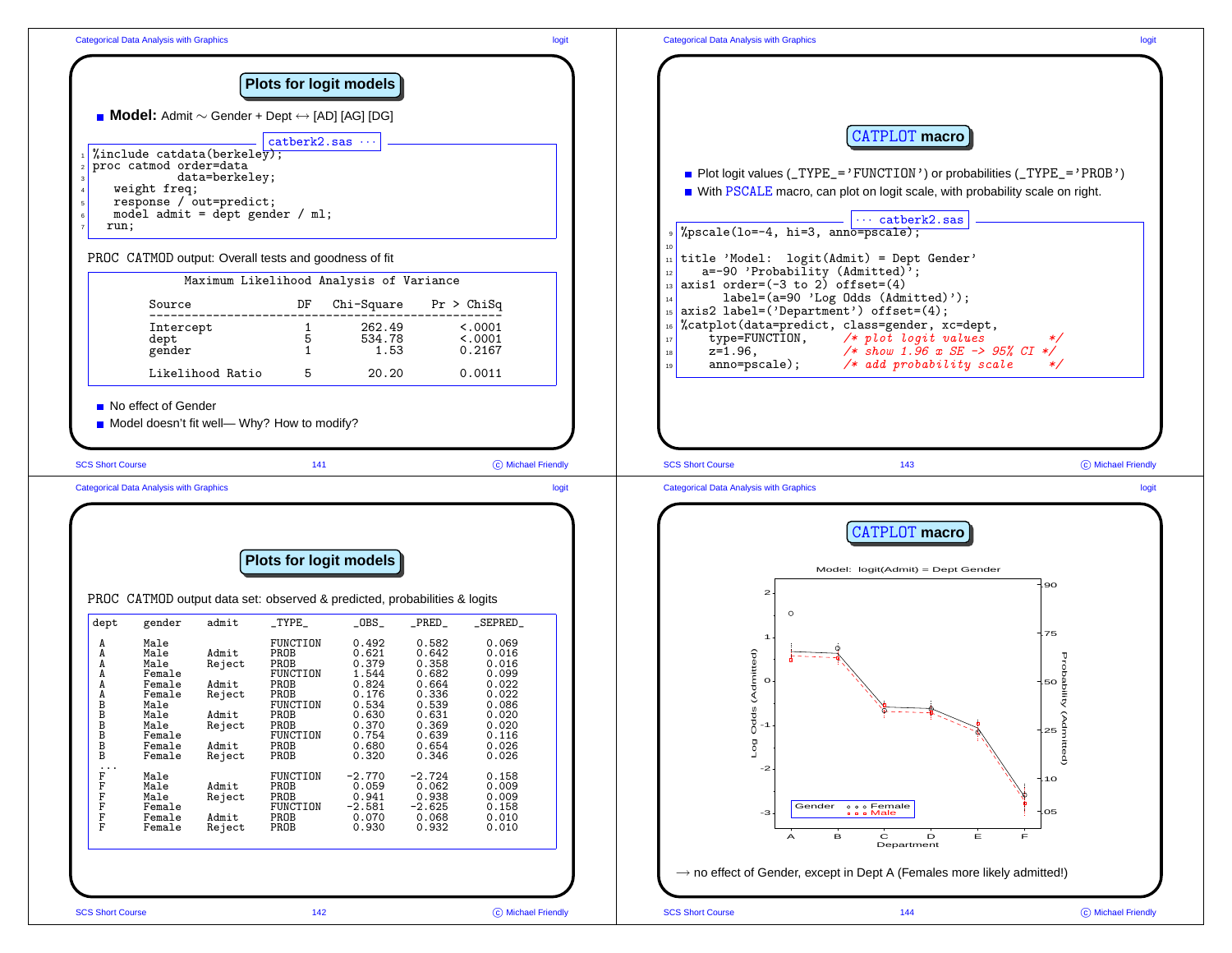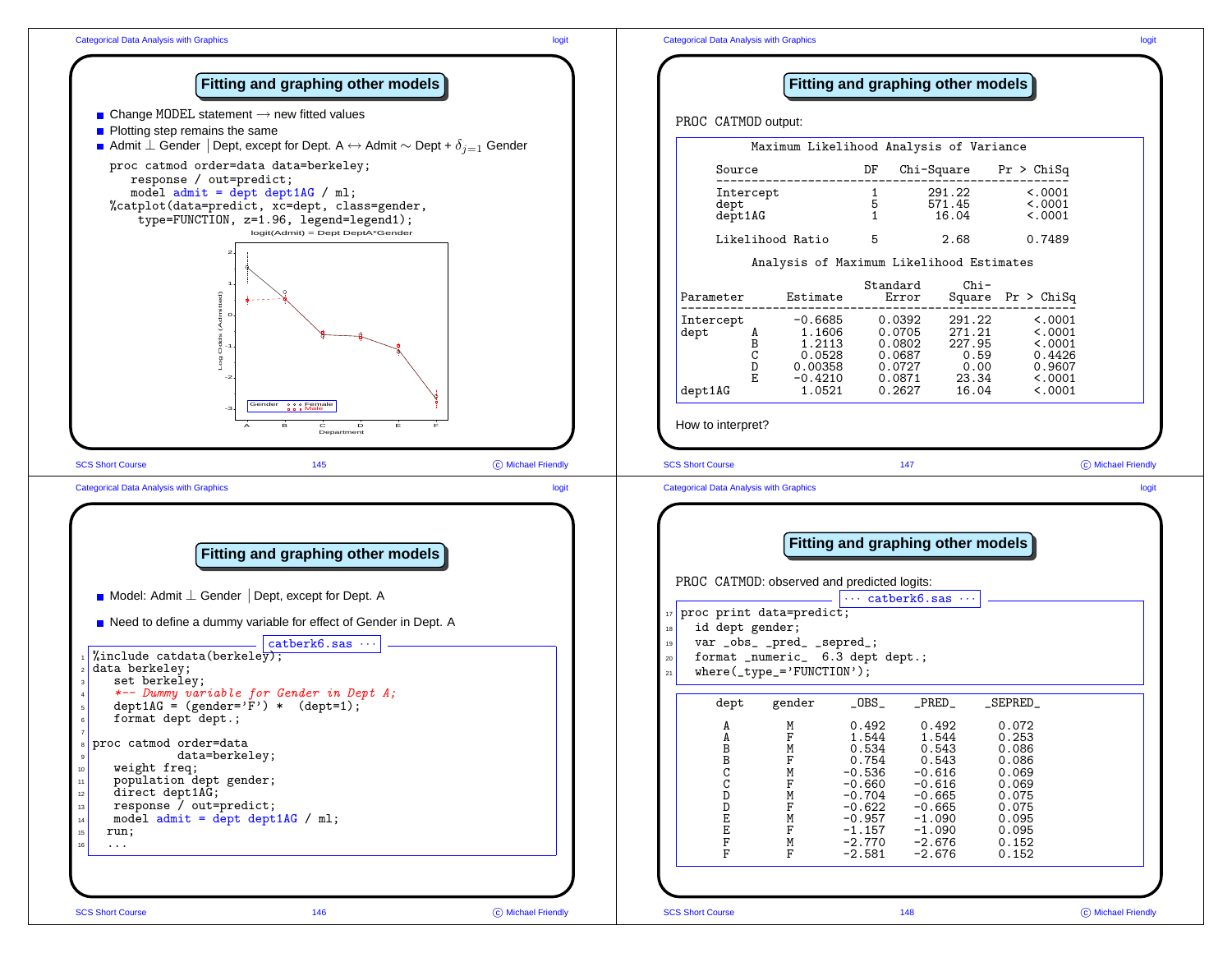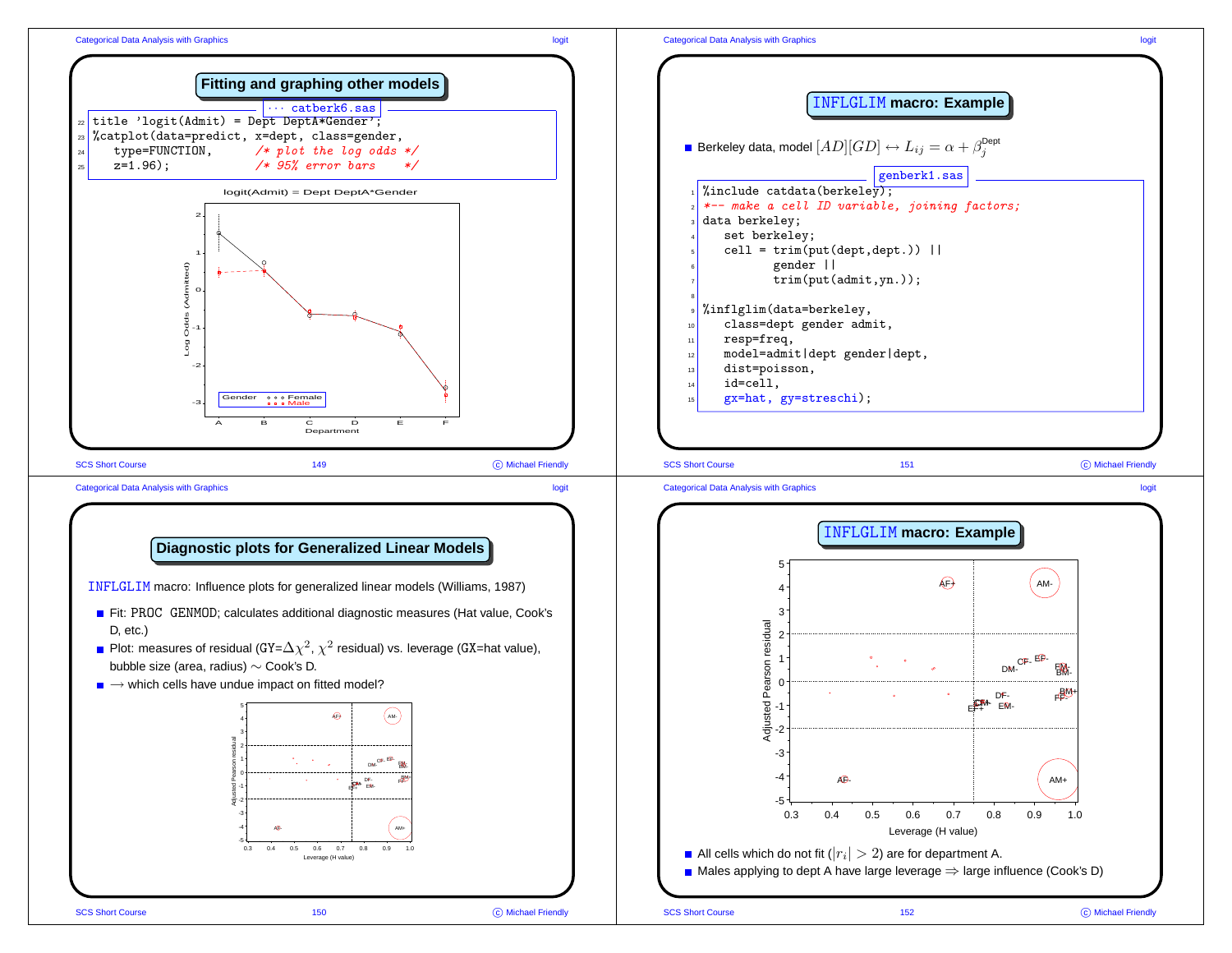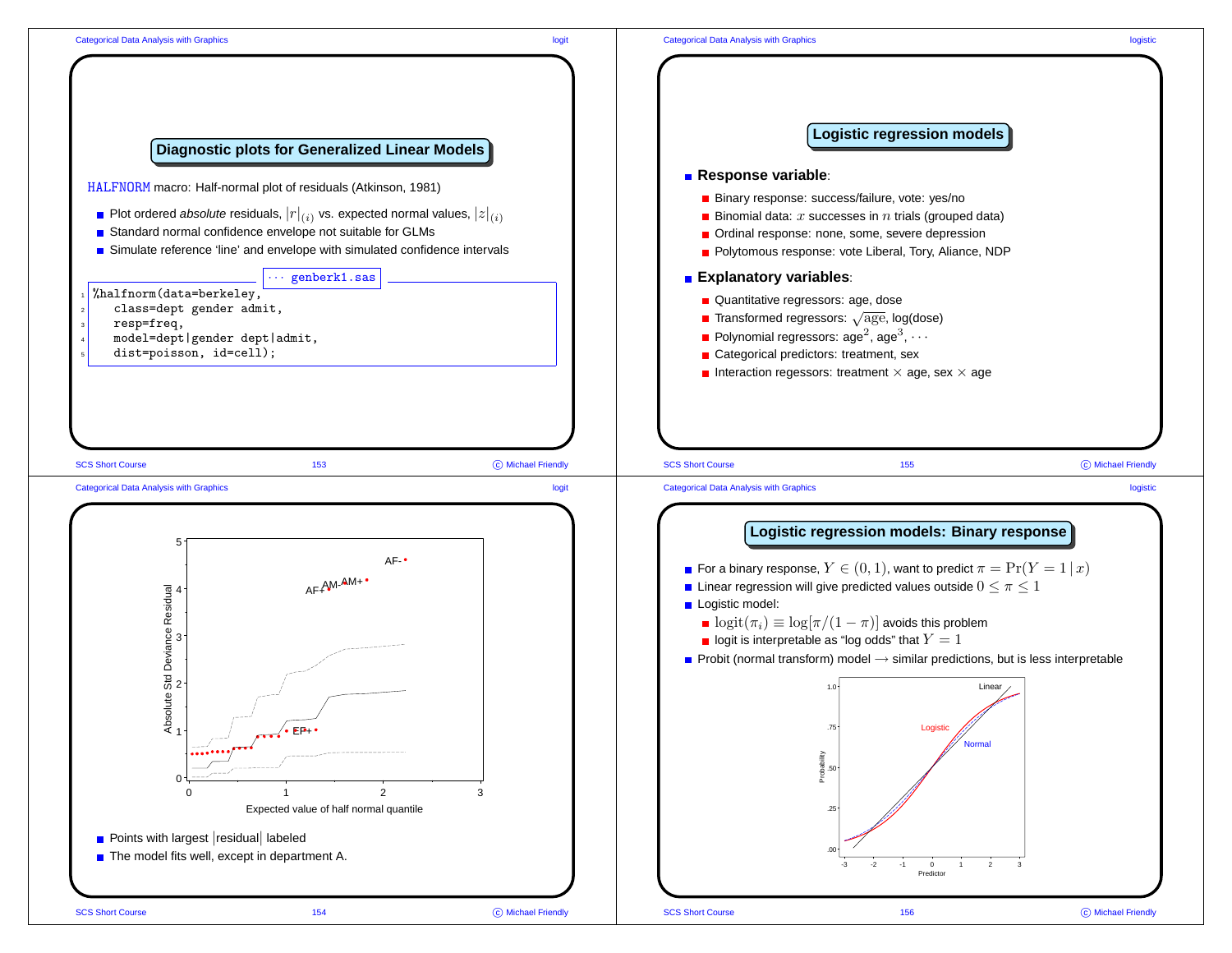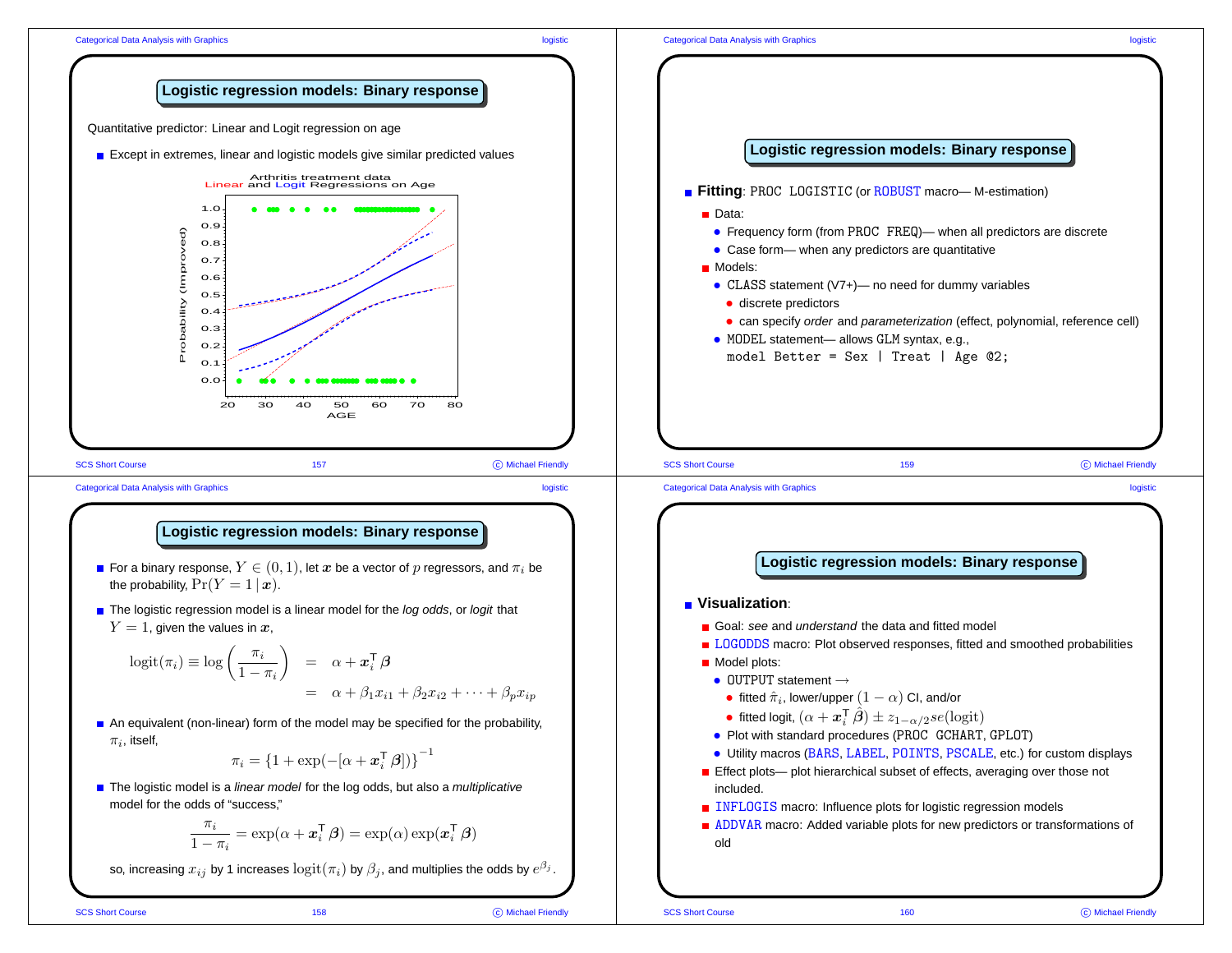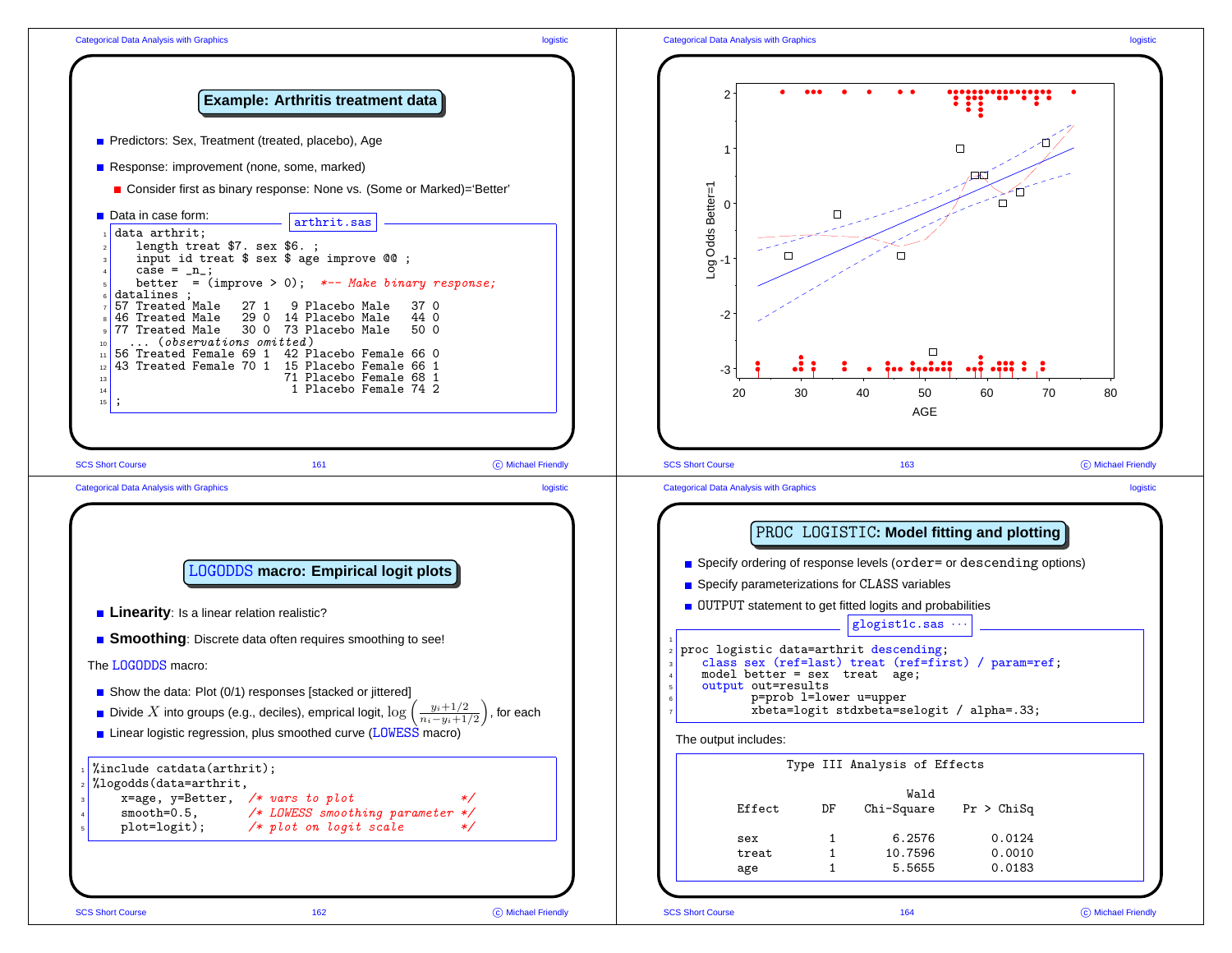| <b>Categorical Data Analysis with Graphics</b> | logistic |
|------------------------------------------------|----------|
|------------------------------------------------|----------|

| Categorical Data Analysis with Graphics |  |
|-----------------------------------------|--|
|                                         |  |
|                                         |  |

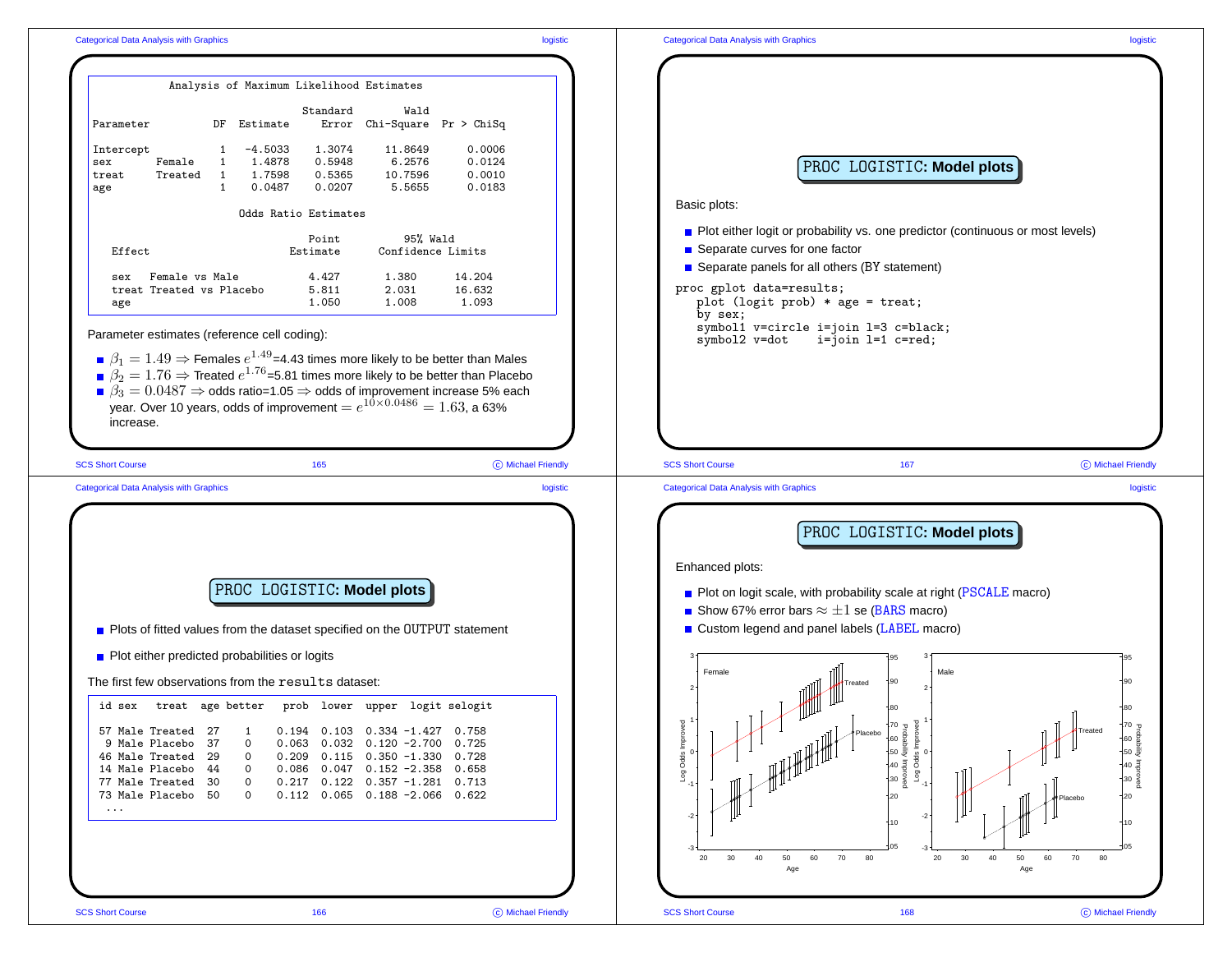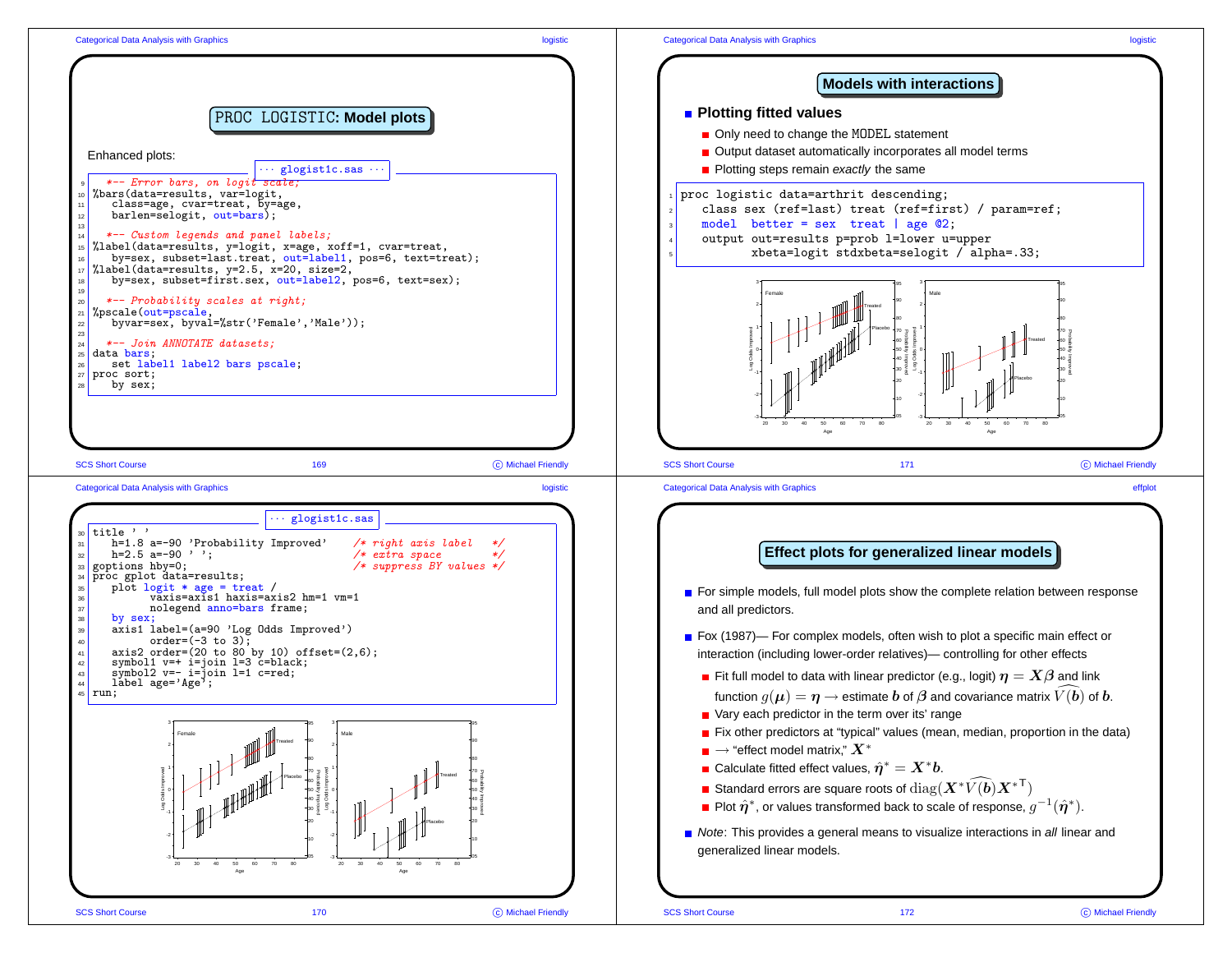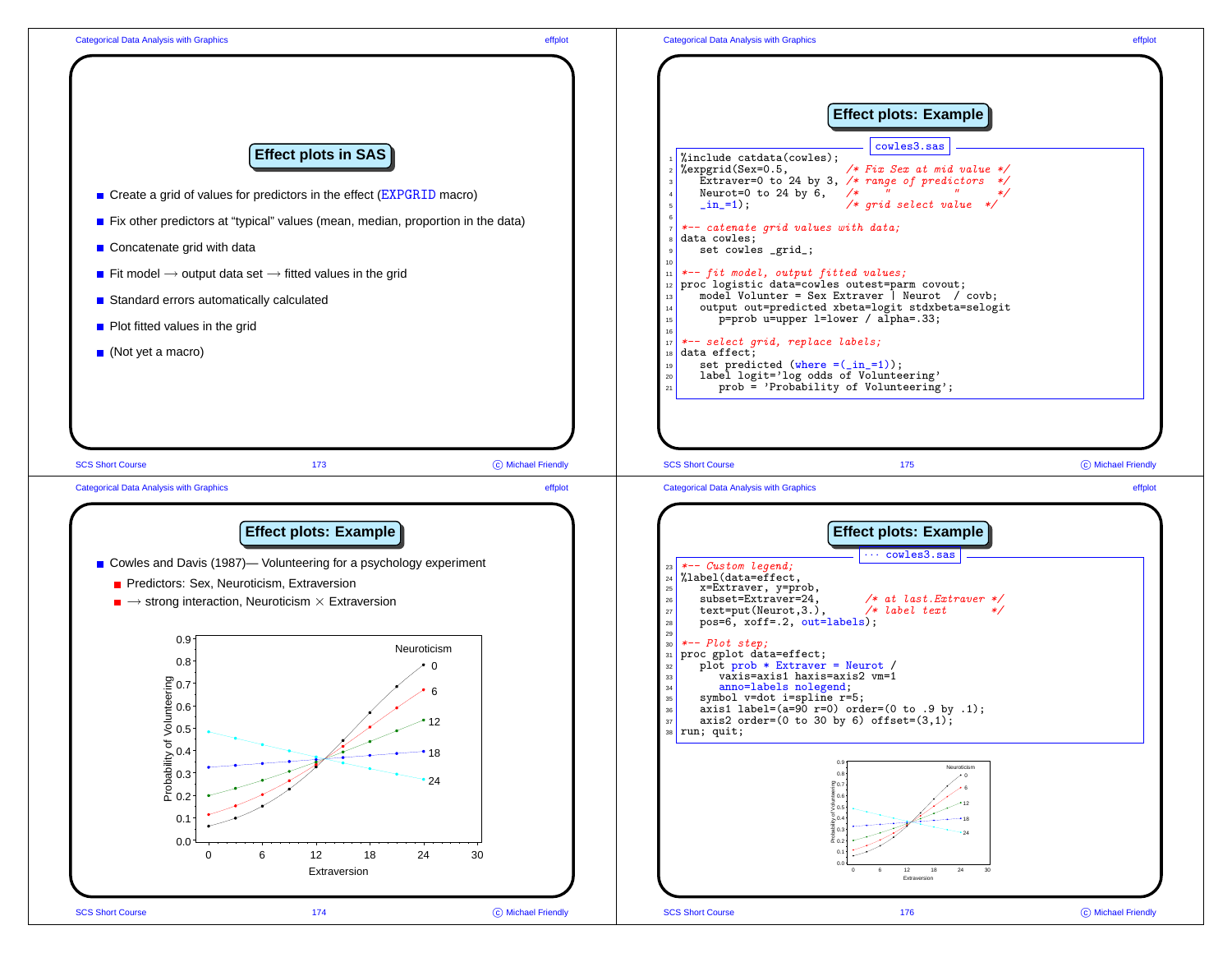

SCS Short Course 178 178

C Michael Friendly

SCS Short Course <sup>180</sup> -

C Michael Friendly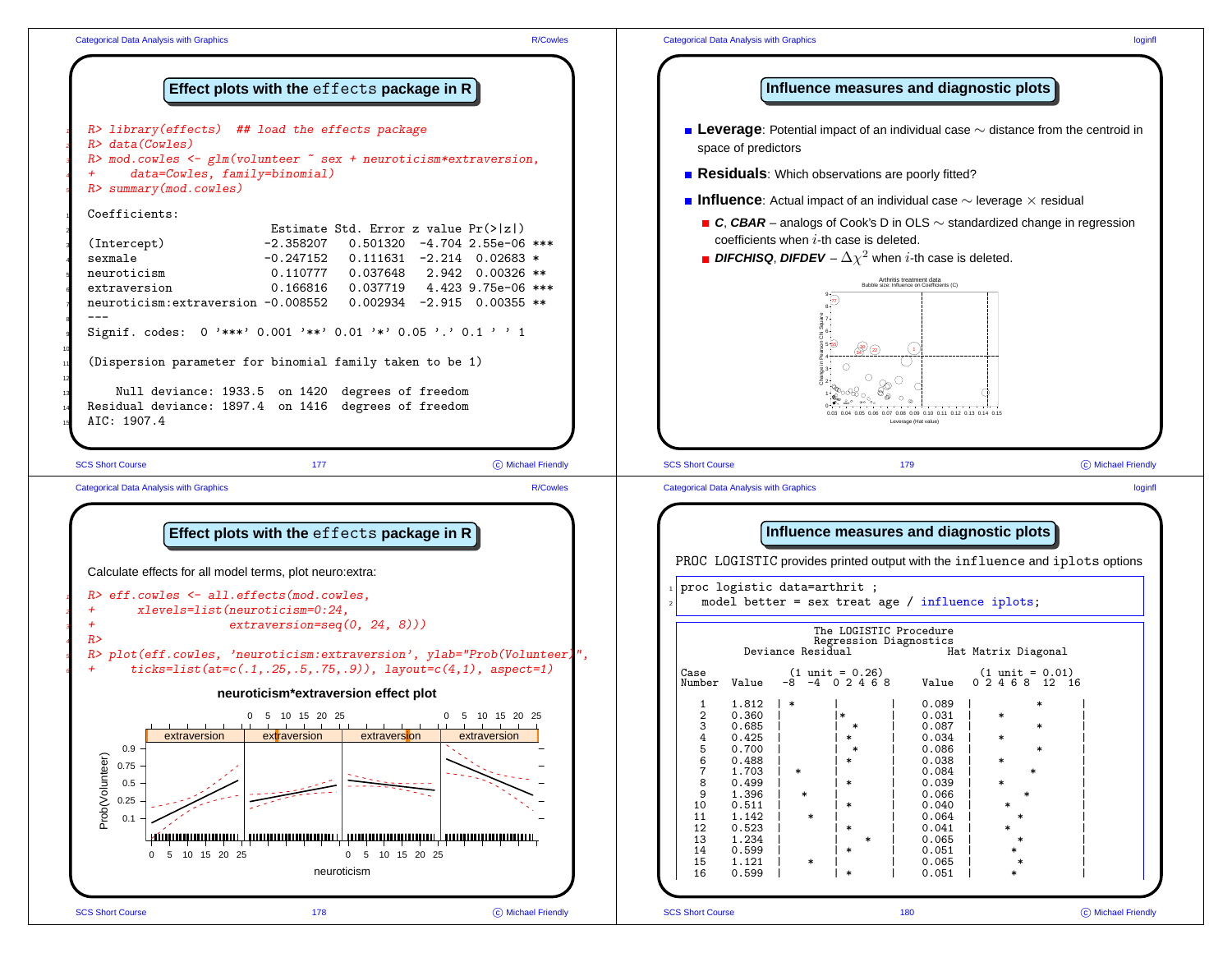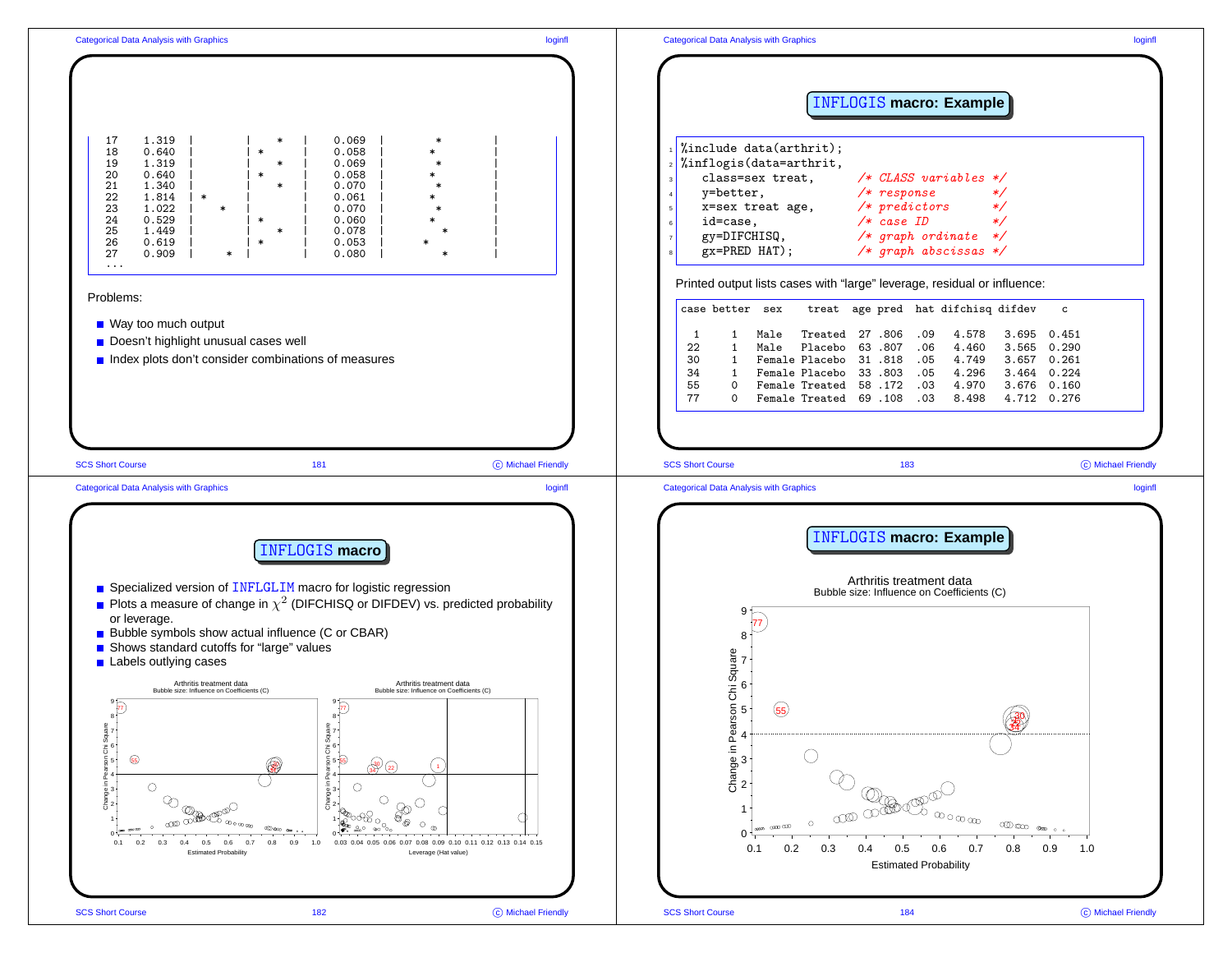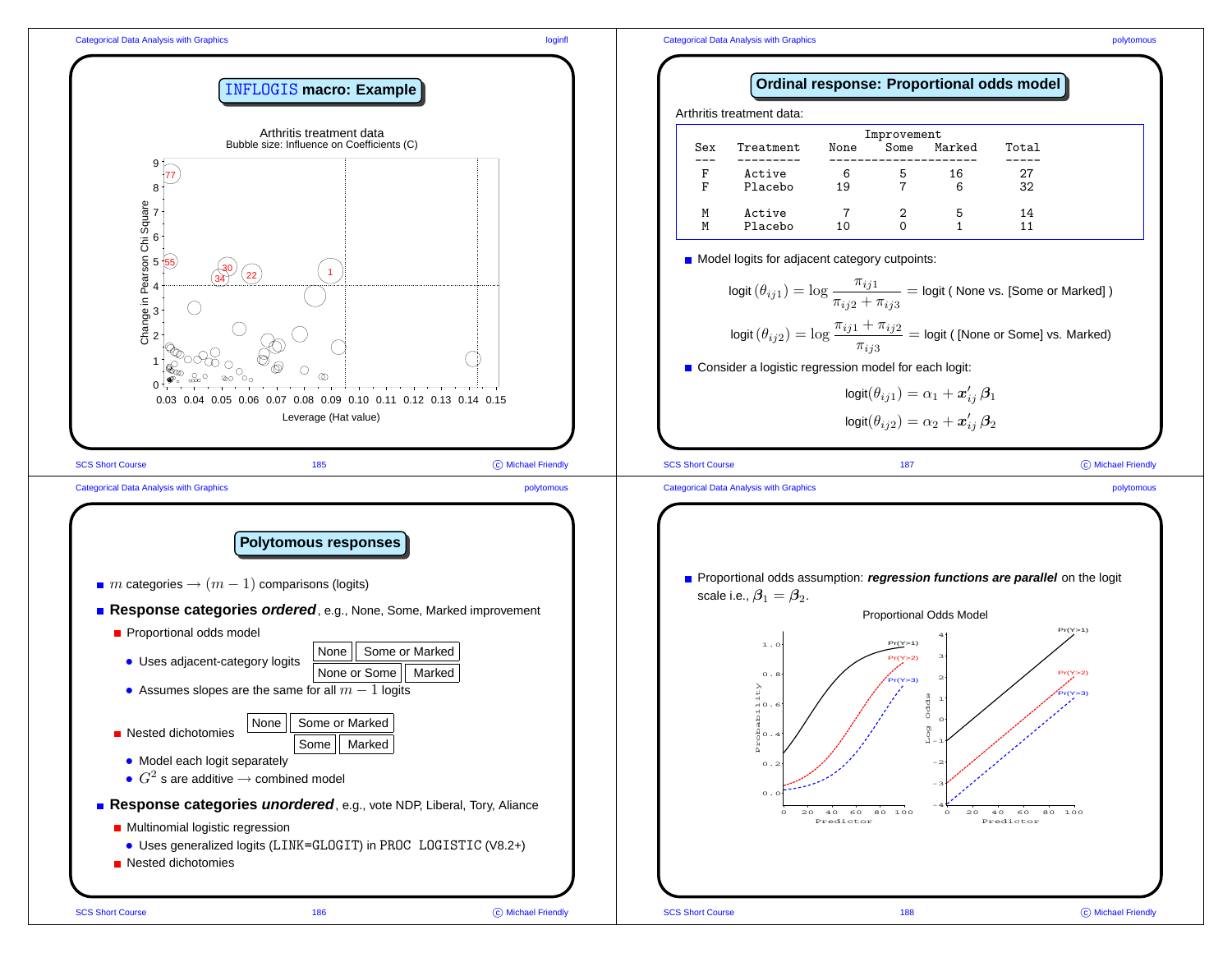

## Categorical Data Analysis with Graphics polytomous care and the control of the control of the control of the control of the control of the control of the control of the control of the control of the control of the control

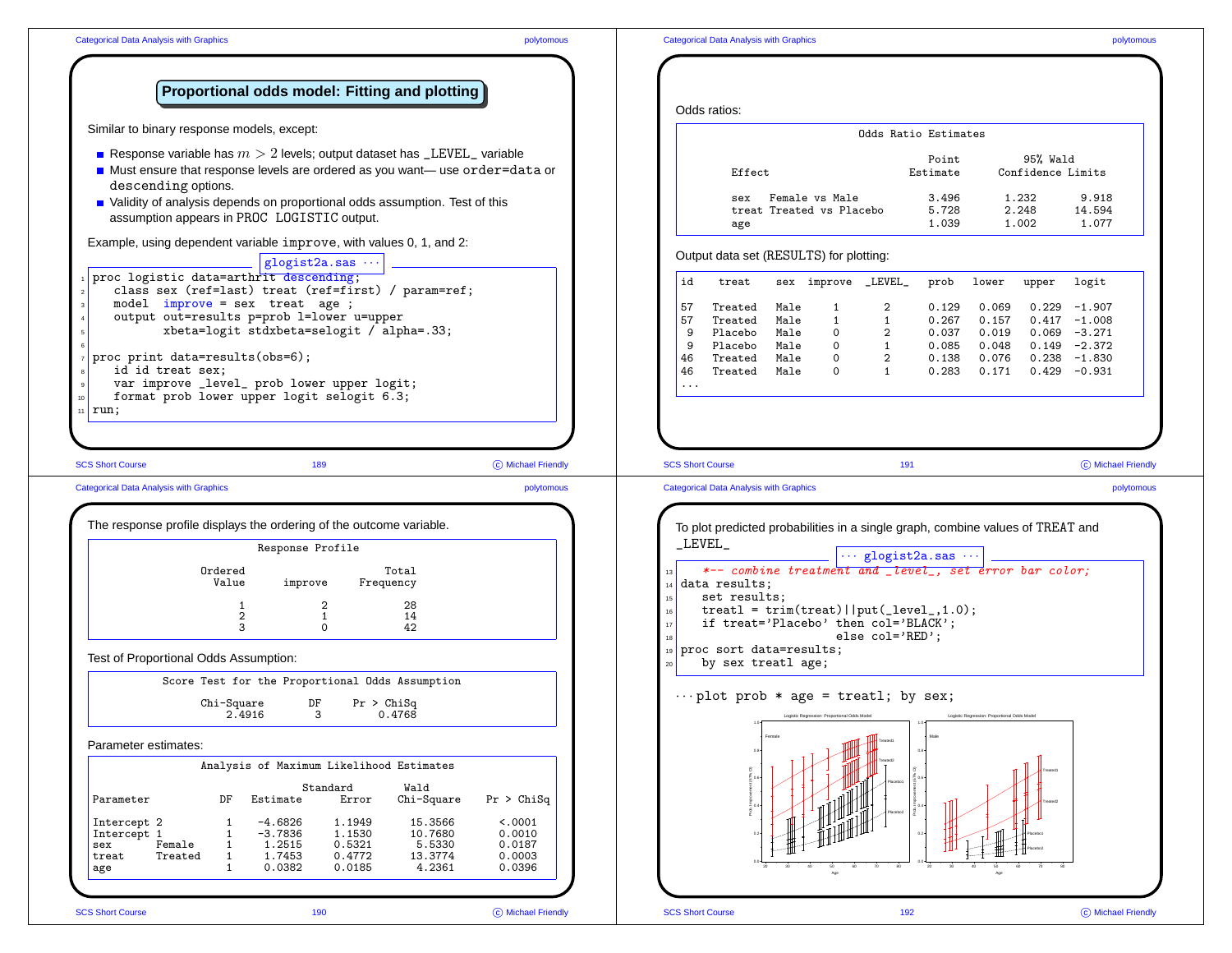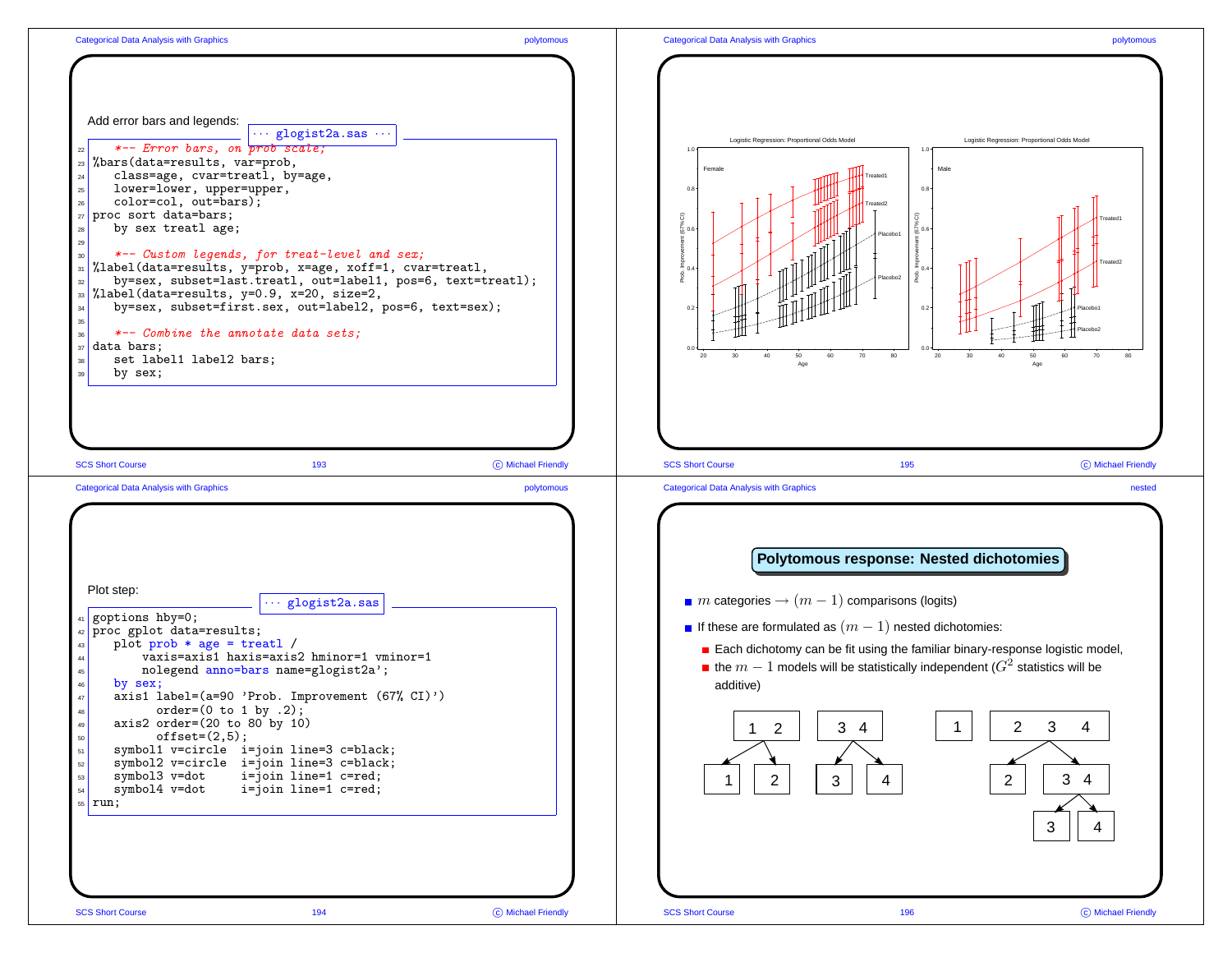| <b>Example: Women's Labour-Force Participation</b>                                                                                                                                        |                              |                                                                                                                 | <b>Example: Women's Labour-Force Participation</b>                                                                                |                              |
|-------------------------------------------------------------------------------------------------------------------------------------------------------------------------------------------|------------------------------|-----------------------------------------------------------------------------------------------------------------|-----------------------------------------------------------------------------------------------------------------------------------|------------------------------|
| Data: Social Change in Canada Project, York ISR (Fox, 1997)                                                                                                                               |                              |                                                                                                                 |                                                                                                                                   |                              |
| <b>Response:</b> not working outside the home ( $n=155$ ), working part-time ( $n=42$ ) or<br>working full-time (n=66)                                                                    |                              | First, try proportional odds model for labour<br>proc logistic data=wlfpart;<br>model labour = husinc children; |                                                                                                                                   |                              |
| Model as two nested dichotomies:                                                                                                                                                          |                              |                                                                                                                 | title2 'Proportional Odds Model: Fulltime/Parttime/NotWorking';                                                                   |                              |
| ■ Working (n=106) vs. NotWorking (n=155)<br>Working full-time ( $n=66$ ) vs. working part-time ( $n=42$ ).                                                                                |                              |                                                                                                                 | The score test rejects the Proportional Odds Assumption                                                                           |                              |
| <b>Predictors:</b>                                                                                                                                                                        |                              |                                                                                                                 | Score Test for the Proportional Odds Assumption                                                                                   |                              |
| ■ Children? – 1 or more minor-aged children<br>$\blacksquare$ Husband's Income - in \$1000s<br>Region of Canada (not considered here)                                                     |                              |                                                                                                                 | Chi-Square<br>DF<br>Pr > Chisq<br>$\overline{2}$<br>18.5638                                                                       | < .0001                      |
| <b>SCS Short Course</b><br>197<br><b>Categorical Data Analysis with Graphics</b>                                                                                                          | C Michael Friendly<br>nested | <b>SCS Short Course</b><br><b>Categorical Data Analysis with Graphics</b>                                       | 199                                                                                                                               |                              |
| Example: Women's Labour-Force Participation<br>wlfpart.sas                                                                                                                                |                              |                                                                                                                 |                                                                                                                                   | C Michael Friendly<br>nested |
| proc format;<br>$/*$ labour-force participation $*/$<br>value labour<br>$1 = 'working full-time'$ 2 = 'working part-time'                                                                 |                              |                                                                                                                 | Fit separate models for each of working and fulltime:                                                                             |                              |
| $3$ ='not working';<br>$/*$ children in the household */<br>value kids<br>$0 = 'Children$ absent' $1 = 'Children$ present';<br>data wlfpart;<br>input case labour husinc children region; |                              | model working = husinc children;<br>title2 'Nested Dichotomies';                                                | proc logistic data=wlfpart nosimple descending;<br>output out=resultw p=predict xbeta=logit;                                      |                              |
| working = $labor < 3;$<br>if working then<br>fulltime = $(labour = 1)$ ;<br>datalines;<br>1<br>$3 \quad 15$<br>-3<br>1<br>2<br>3<br>13<br>1<br>3                                          |                              |                                                                                                                 | proc logistic data=wlfpart nosimple descending;<br>model fulltime = husinc children;<br>output out=resultf p=predict xbeta=logit; |                              |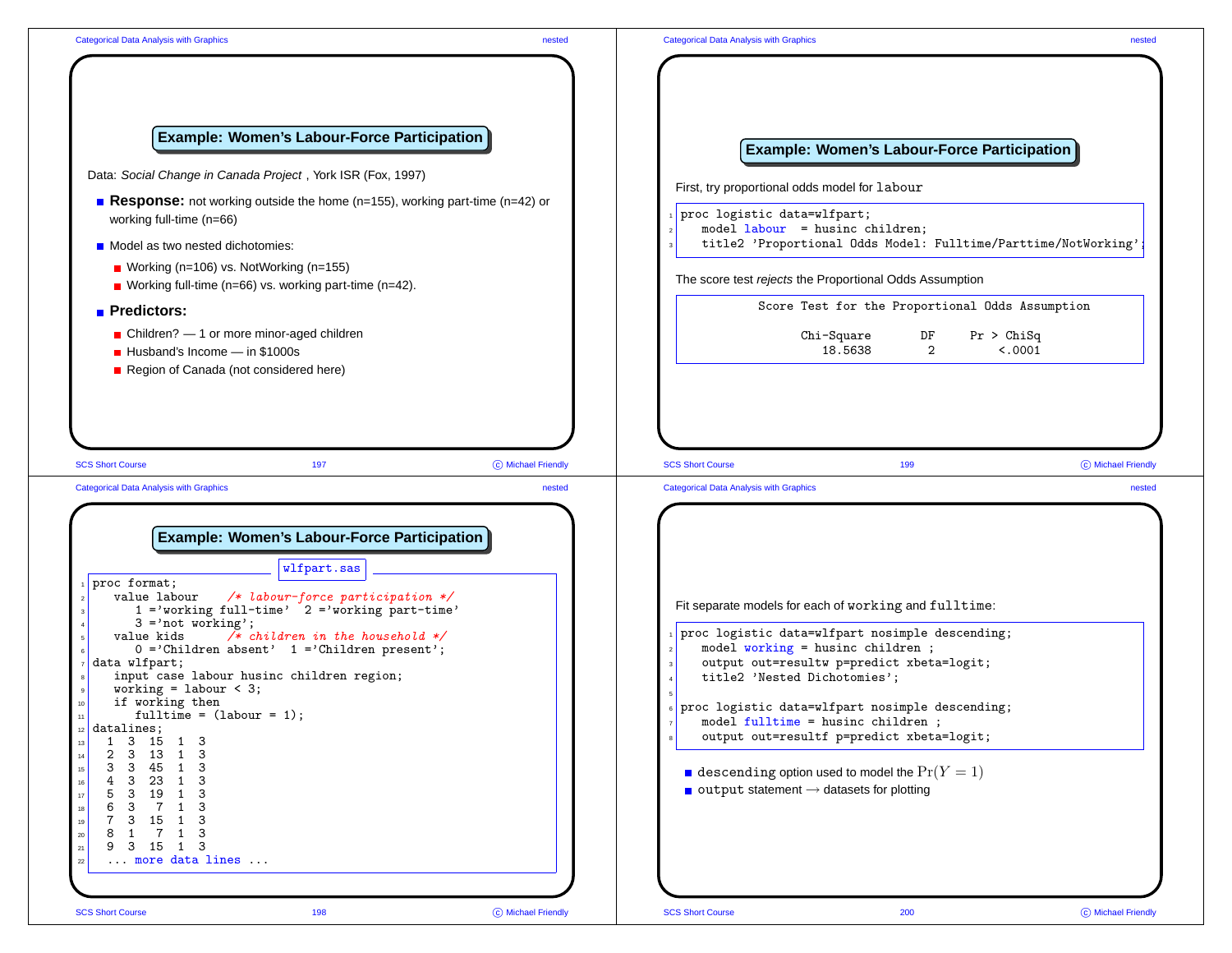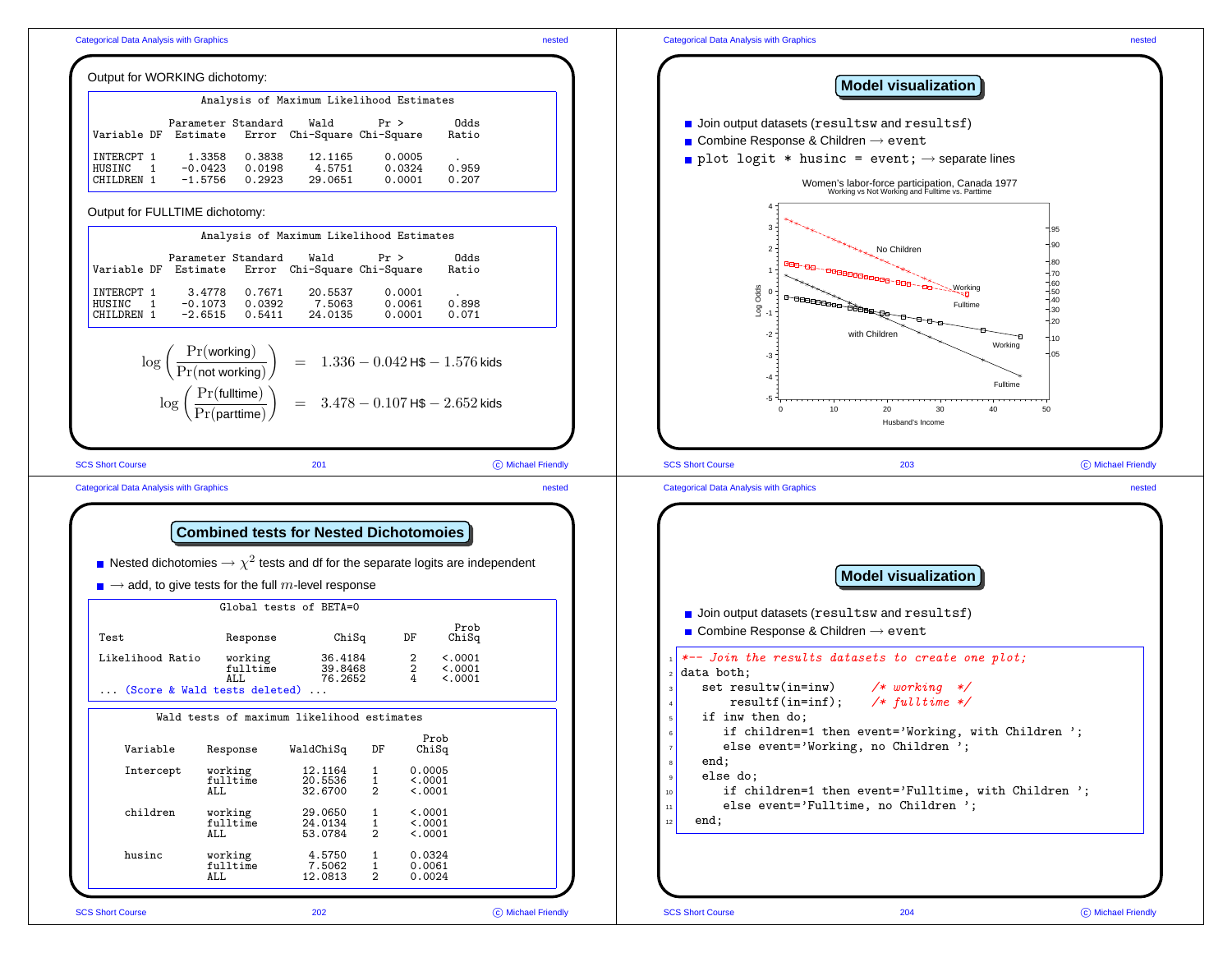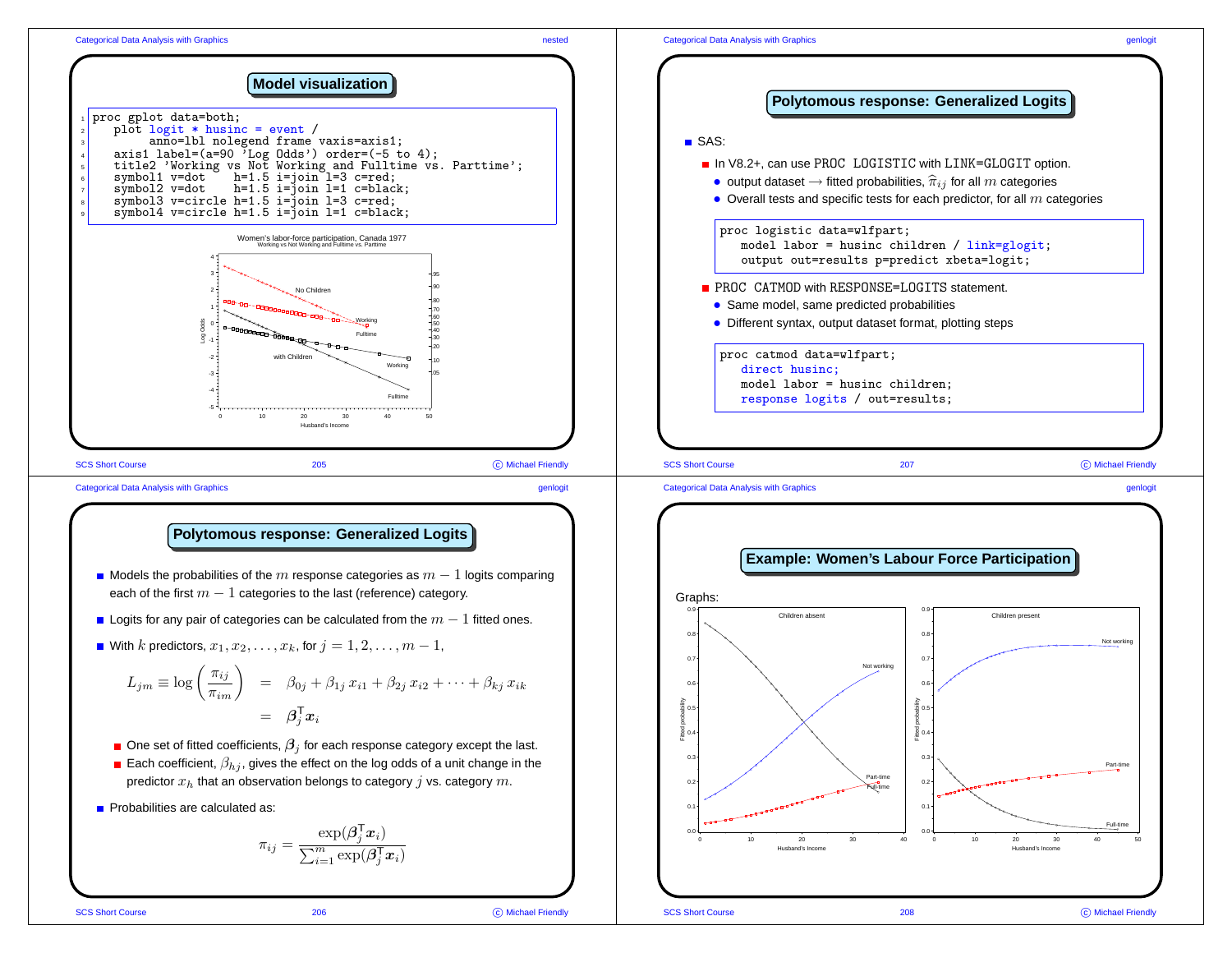|                                                                                                                                                              | genlogit                                    |                                                    | <b>Categorical Data Analysis with Graphics</b>                                            |                                             |                                                                                                                                                                                                                                |                                                                                                        |                                                                    | genlogit                                                                             |
|--------------------------------------------------------------------------------------------------------------------------------------------------------------|---------------------------------------------|----------------------------------------------------|-------------------------------------------------------------------------------------------|---------------------------------------------|--------------------------------------------------------------------------------------------------------------------------------------------------------------------------------------------------------------------------------|--------------------------------------------------------------------------------------------------------|--------------------------------------------------------------------|--------------------------------------------------------------------------------------|
| Example: Women's Labour Force Participation                                                                                                                  |                                             | output dataset results (for plots):                |                                                                                           |                                             |                                                                                                                                                                                                                                |                                                                                                        |                                                                    |                                                                                      |
| $w1$ fpart5.sas $\cdots$                                                                                                                                     |                                             | case                                               | labor                                                                                     | husinc                                      | children                                                                                                                                                                                                                       | _LEVEL_                                                                                                | logit                                                              | predict                                                                              |
| title 'Generalized logit model';<br>proc logistic data=wlfpart;<br>model labor = husinc children / link=glogit;<br>output out=results p=predict xbeta=logit; |                                             | -1<br>1<br>$\mathbf{1}$                            | 3<br>3<br>3<br>$\begin{array}{c}\n2 \\ 2 \\ 3 \\ 3\n\end{array}$<br>3<br>3<br>3<br>3<br>3 | 15<br>15<br>15<br>13<br>13<br>13            | 1<br>1<br>1<br>1<br>1<br>1                                                                                                                                                                                                     | 1<br>2<br>3<br>1<br>$\boldsymbol{2}$<br>3                                                              | $-2.03423$<br>$-1.30743$<br>$-1.83977$<br>$-1.32122$               | 0.09333<br>0.19305<br>0.71363<br>0.11142<br>0.18715<br>0.70143                       |
| Response profile:                                                                                                                                            |                                             |                                                    |                                                                                           | 45<br>45                                    | 1<br>$\mathbf{1}$                                                                                                                                                                                                              | $\mathbf{1}$<br>$\boldsymbol{2}$                                                                       | $-4.95114$<br>$-1.10067$                                           | 0.00528<br>0.24830                                                                   |
| Total<br>Ordered<br>Value<br>labor<br>Frequency<br>$\mathbf{1}$<br>$\mathbf{1}$<br>66<br>$\overline{2}$<br>2<br>42<br>3<br>3<br>155                          |                                             | 344455<br>5<br>6                                   | 3<br>3<br>3<br>3<br>3<br>3<br>3<br>3                                                      | 45<br>23<br>23<br>23<br>19<br>19<br>19<br>7 | $\mathbf{1}$<br>$\mathbf{1}$<br>$\mathbf{1}$<br>$\mathbf{1}$<br>$\mathbf{1}$<br>$\mathbf{1}$<br>1<br>1                                                                                                                         | $\overline{3}$<br>$\mathbf{1}$<br>$\frac{2}{3}$<br>$\mathbf{1}$<br>$\overline{2}$<br>3<br>$\mathbf{1}$ | $-2.81207$<br>$-1.25230$<br>$-2.42315$<br>$-1.27987$<br>$-1.25639$ | 0.74642<br>0.04464<br>0.21238<br>0.74298<br>0.06486<br>0.20346<br>0.73168<br>0.18478 |
| Logits modeled use labor=3 as the reference category.                                                                                                        |                                             | 6<br>$\cdots$                                      | 3                                                                                         |                                             | $\mathbf{1}$                                                                                                                                                                                                                   | $\overline{2}$                                                                                         | $-1.36257$                                                         | 0.16616                                                                              |
|                                                                                                                                                              | genlogit                                    | <b>Categorical Data Analysis with Graphics</b>     |                                                                                           |                                             |                                                                                                                                                                                                                                |                                                                                                        |                                                                    |                                                                                      |
|                                                                                                                                                              |                                             |                                                    |                                                                                           |                                             | Example: Women's Labour Force Participation<br>$\cdots$ wlfpart5.sas                                                                                                                                                           |                                                                                                        |                                                                    |                                                                                      |
| Testing Global Null Hypothesis: BETA=0                                                                                                                       |                                             |                                                    | *-- Curve labels;                                                                         |                                             | proc sort data=results; by children husinc _level_;                                                                                                                                                                            |                                                                                                        |                                                                    |                                                                                      |
| DF<br>Test<br>Chi-Square<br>Likelihood Ratio<br>77.6106<br>4<br>76.4850<br>Score<br>4<br>58.4351<br>Wald<br>4                                                | Pr > ChiSq<br>< .0001<br>< .0001<br>< .0001 |                                                    | pos=2, out=labels1);<br>*-- Panel labels;                                                 |                                             | %label(data=results, x=husinc, y=predict, cvar=_level_,<br>by=children, subset=last._level_, text=put(_level_, labor.),<br>%label(data=results, x=20, y=0.85,<br>by=children, subset=last.children, text=put(children, kids.), |                                                                                                        |                                                                    |                                                                                      |
| Type III Analysis of Effects                                                                                                                                 |                                             | $12$ data labels;                                  |                                                                                           | pos=2, size=2, out=labels2);                |                                                                                                                                                                                                                                |                                                                                                        |                                                                    |                                                                                      |
| Wald<br>Effect<br>DF<br>Chi-Square<br>Pr > Chisq                                                                                                             |                                             | 13<br>$14\,$<br>15                                 | set labels1 labels2;<br>by children;                                                      |                                             |                                                                                                                                                                                                                                |                                                                                                        |                                                                    | genlogit                                                                             |
| Overall and Type III tests:<br>2<br>12.8159<br>husinc<br>53.9806<br>children<br>$\overline{2}$                                                               | 0.0016<br>< .0001                           | 16 goptions hby=0;<br>$17\,$<br>18<br>19<br>$20\,$ | by children;                                                                              |                                             | proc gplot data=results; plot predict * husinc = $\text{level}$ /<br>vaxis=axis1 hm=1 vm=1 anno=labels nolegend;<br>axis1 order= $(0 to .9 by .1)$ label= $(a=90)$ ;                                                           |                                                                                                        |                                                                    |                                                                                      |
| These are comparable to the combined tests for the nested dichotomies models.                                                                                |                                             | $\mathbf{21}$<br>$22\,$<br>23<br>run;<br>$^{24}$   |                                                                                           |                                             | symbol1 i=join v=circle c=black;<br>symbol2 $i = j$ oin $v = square$ $c = red$ ;<br>symbol3 i=join v=triangle c=blue;                                                                                                          |                                                                                                        |                                                                    |                                                                                      |